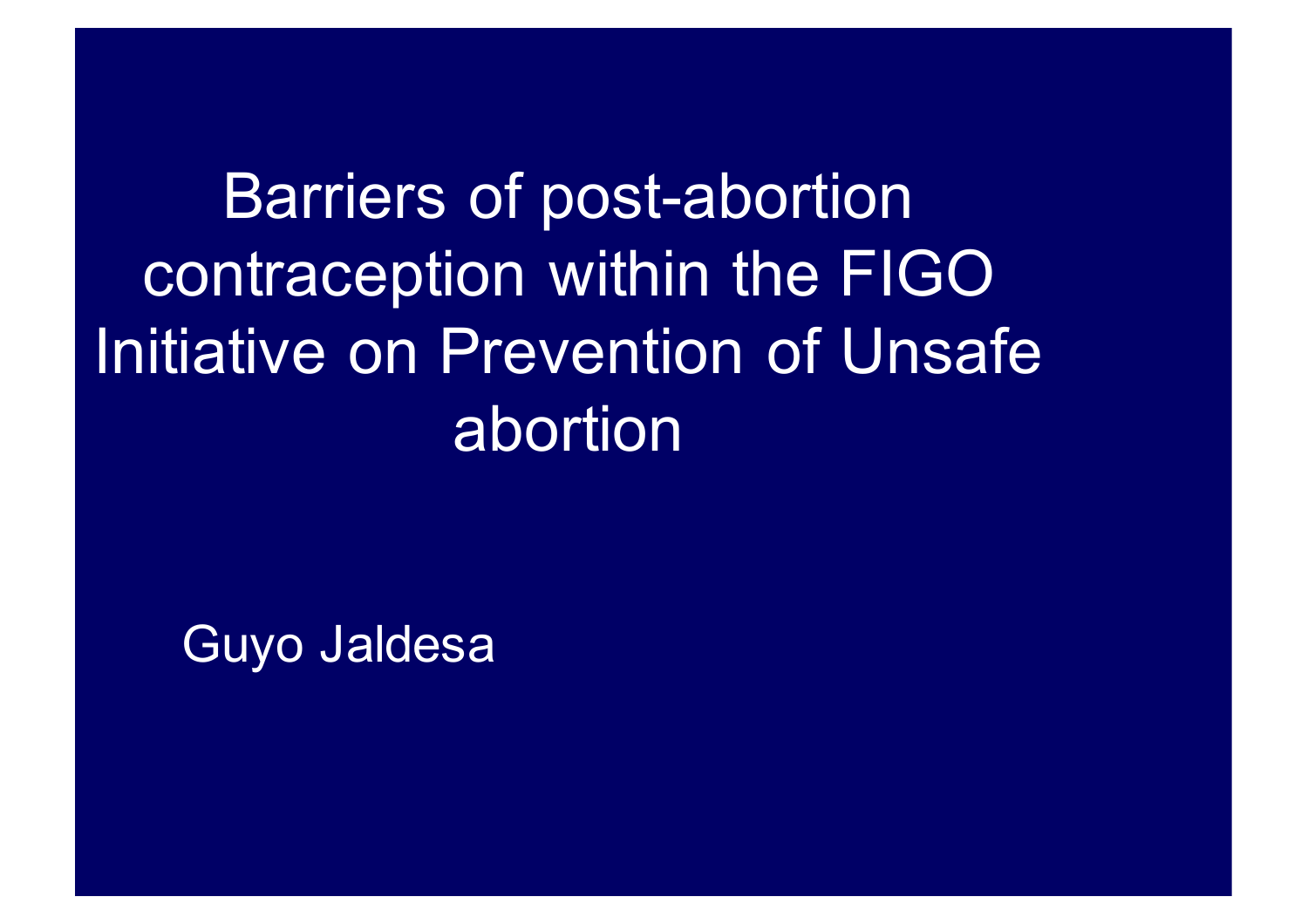#### Post abortion contraception

- Post-abortion women are at a high risk of repeated unwanted pregnancy
- Ovulation can occur within 8 days and 83% of women by 4weeks.
- Post-abortion contraception prevents repeated unintended pregnancies

S chreiberCA, etal (2011). Ovulation resumption after medical abortion with mifepristone and misoprostol. Contraception;84(3):230–3 LahteenmakiP, Luukkainen T: Return of ovarian function after abortion. Clinical endocrinology 1978, 8(2):123-132.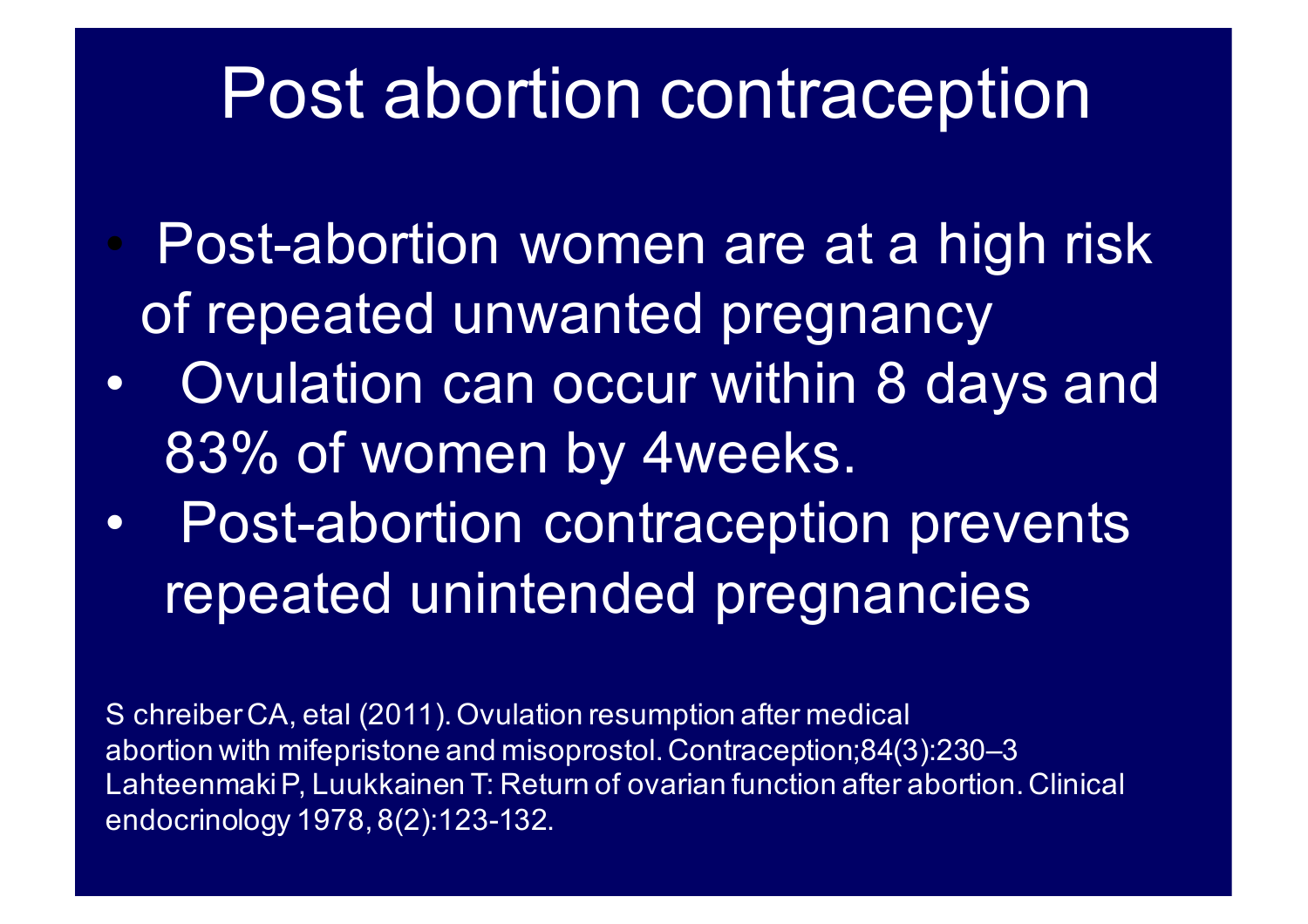# **WHY THE EMPHASIS ON POST-ABORTION CONTRACEPTION**

**Because the woman who presents with an induced abortion or requesting a legal termination of pregnancy is expressing her firm decision not to have a child and if she becomes pregnant again, she will certainly resort to another abortion.**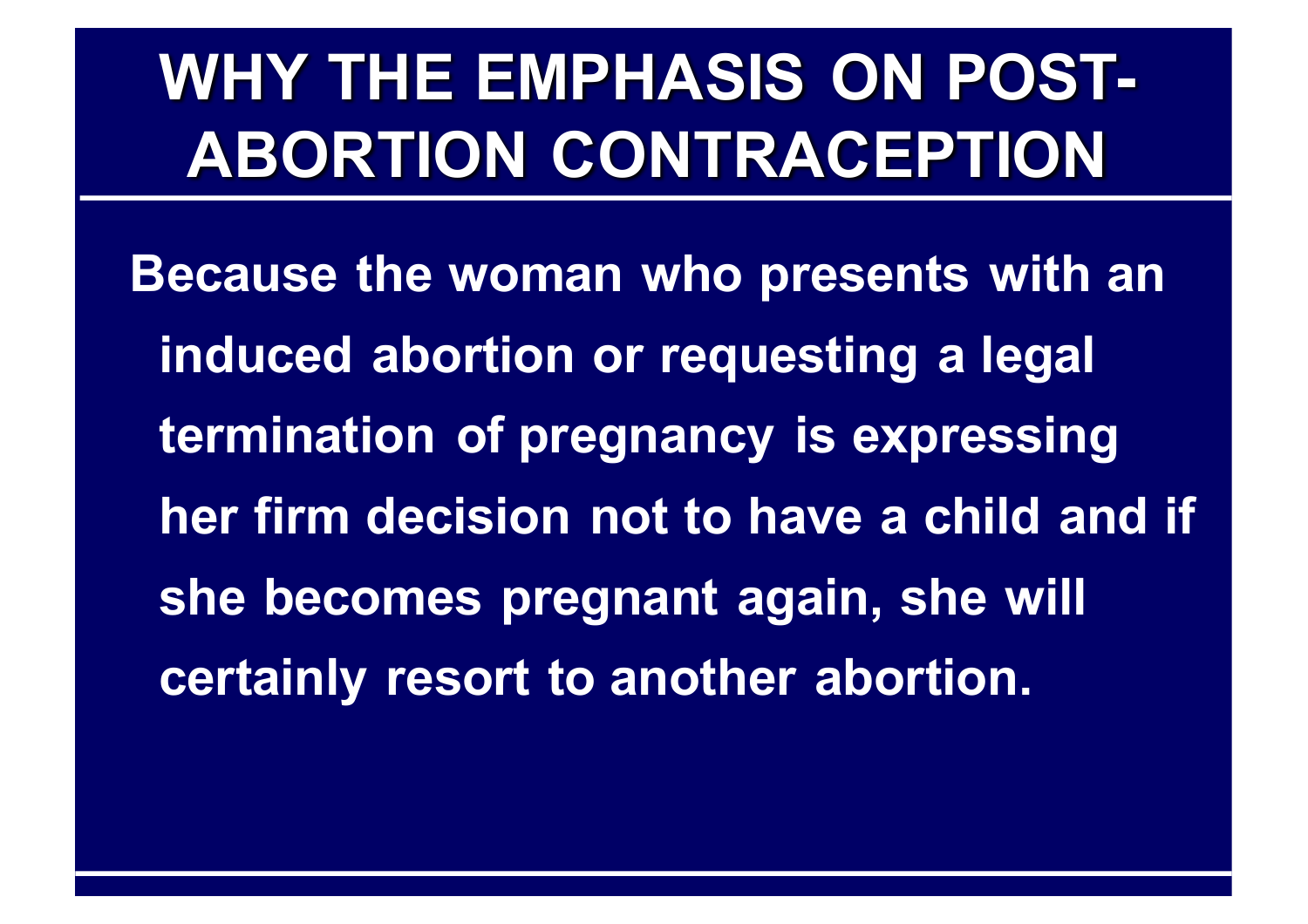# **WHY THE EMPHASIS ON POST-ABORTION CONTRACEPTION**

**Because the woman who presents with an incomplete abortion or requesting a legal termination of pregnancy is motivated not to repeat the experience of having to undergo an abortion and is open to appropriate counseling.**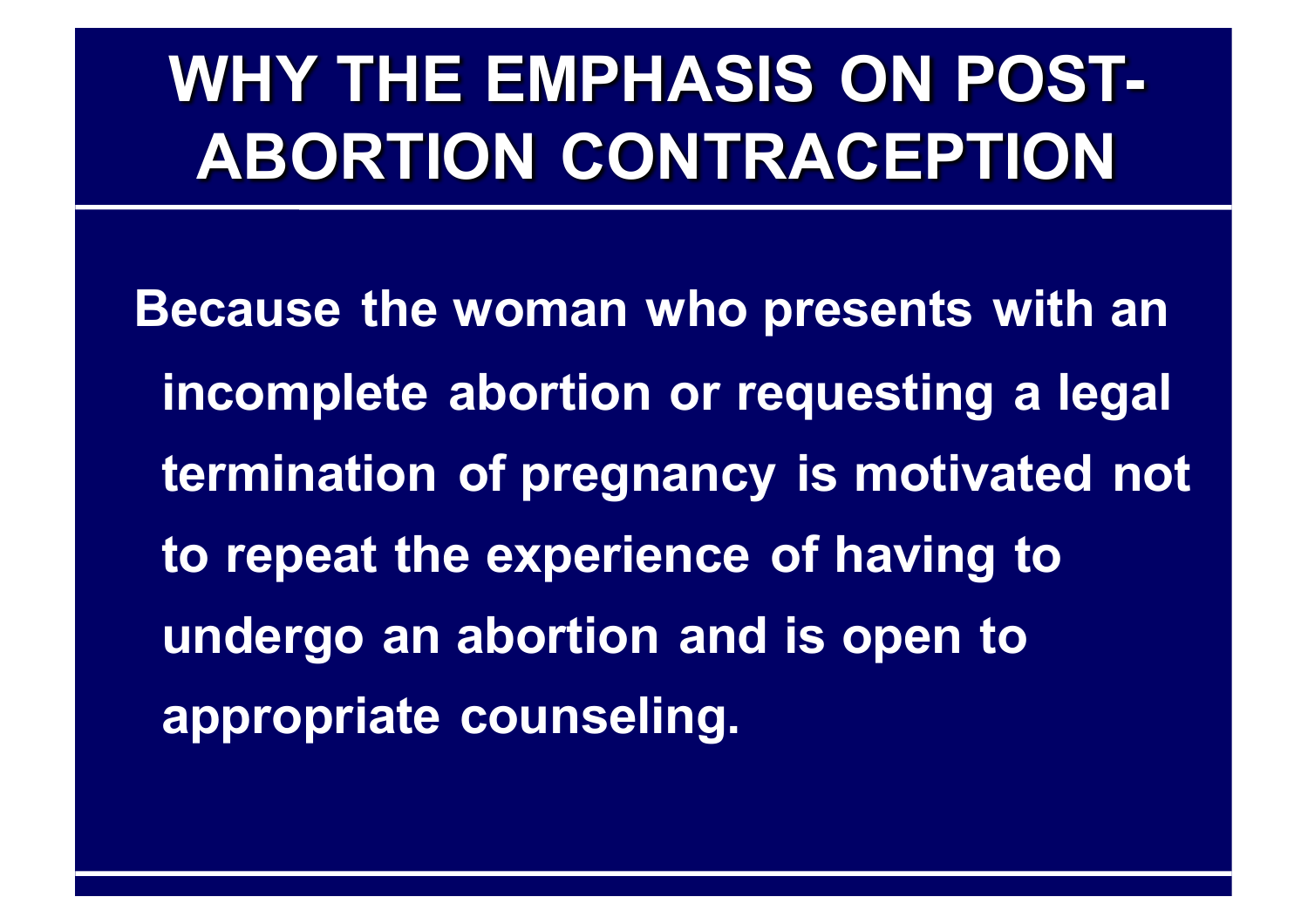# **WHY THE EMPHASIS ON POST-ABORTION CONTRACEPTION**

**Because the woman is already at a healthcare facility and receiving care from a professional who is able to provide her with a contraceptive method.**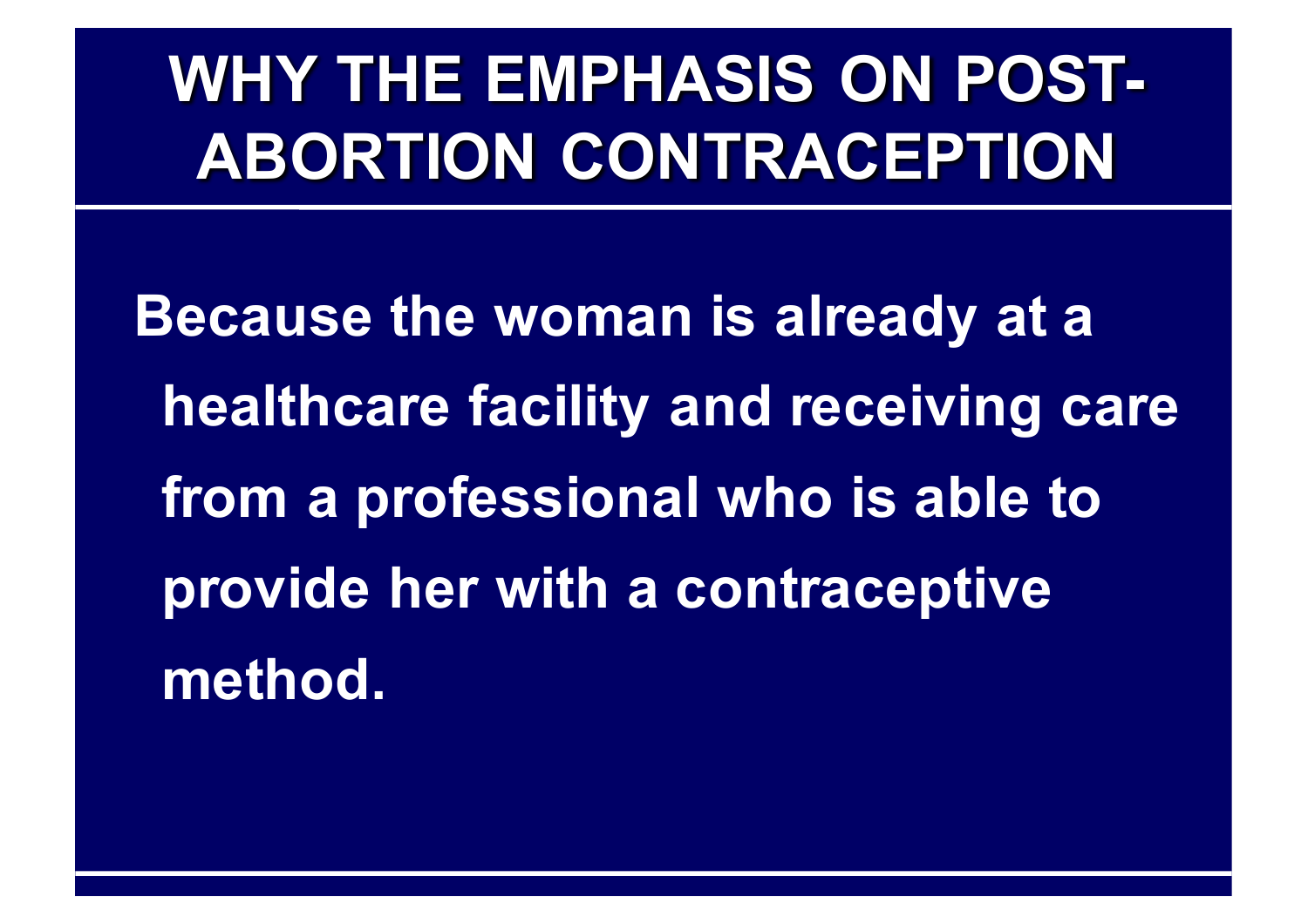**"If a woman comes to a hospital with an incomplete [induced] abortion, we've already failed once to help her avoid an unwanted or a mistimed pregnancy.** 

**If she leaves the facility without having any means of preventing another pregnancy in the future that may not be wanted, we've failed her twice."**

*Cynthia Steele Verme,1994 Postabortion Care (PAC) Consortium, International Conference on Population and Development (ICPD), Cairo*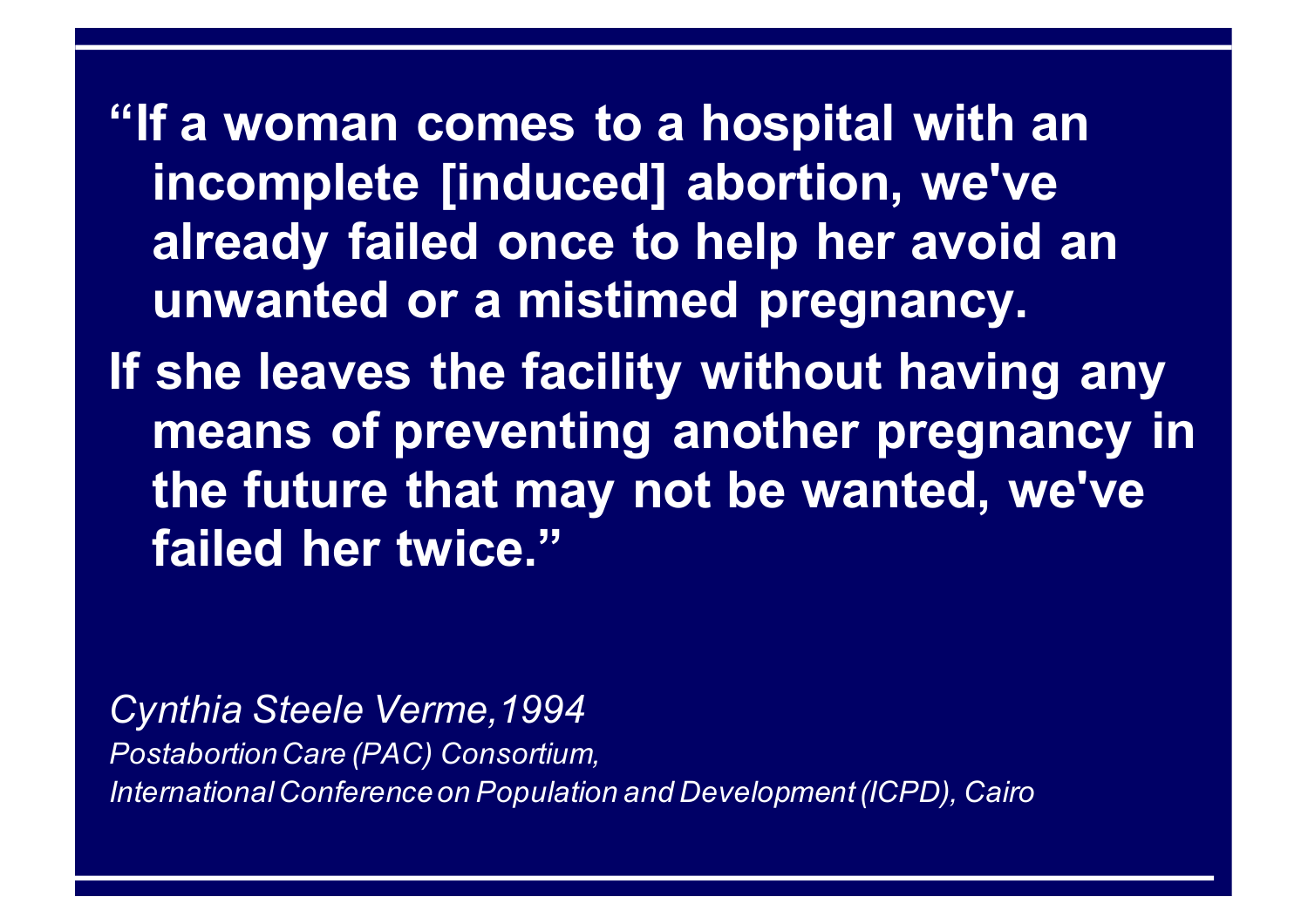#### **WHY START A METHOD IMMEDIATELY**

**Because the probability of initiating use of the chosen method decreases and the risk of an unplanned pregnancy increases when an appointment is made to initiate the method weeks later.**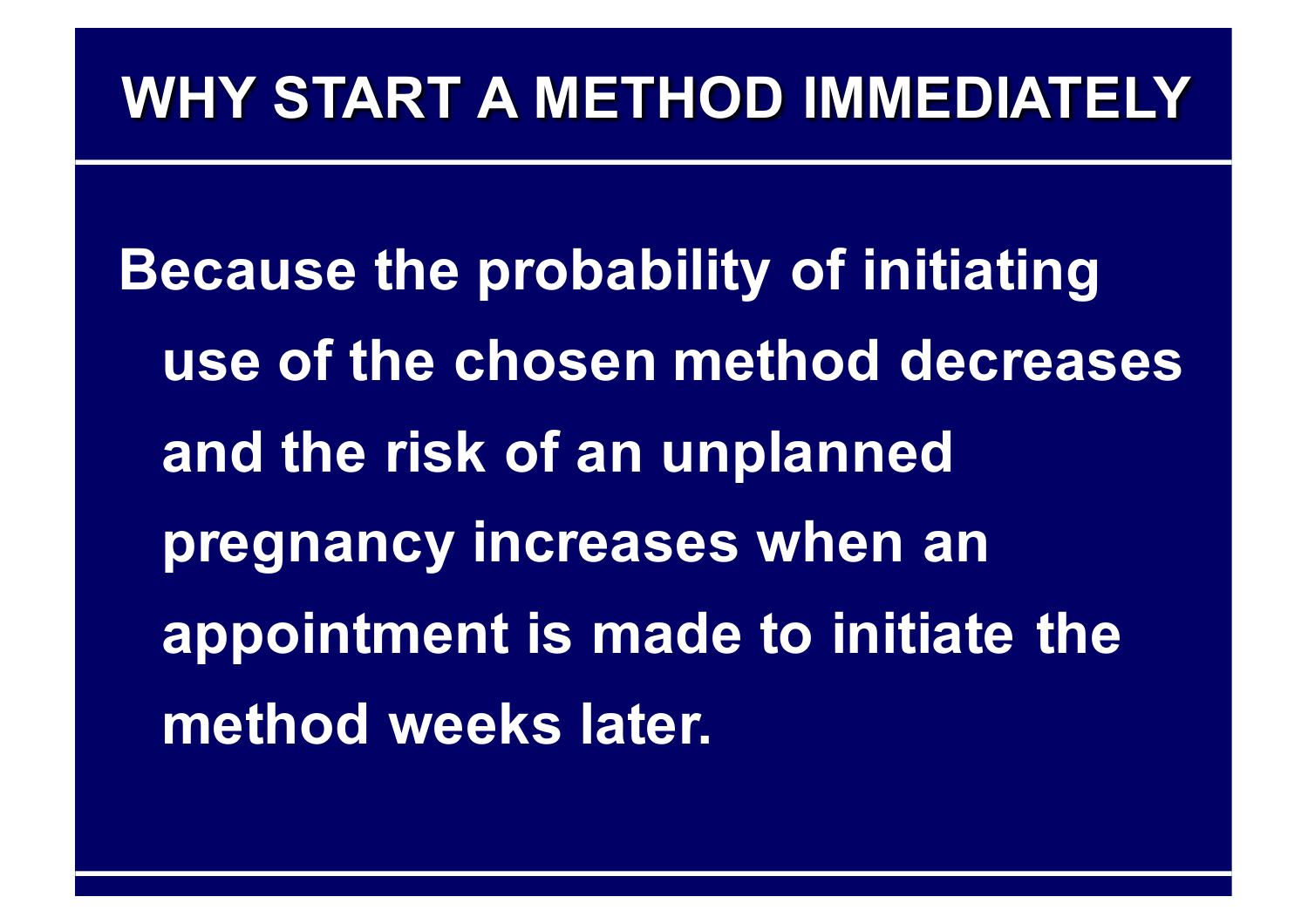### **Facilitators for LARC uptake**

- **Family planning services should be offered in the same clinic where treatment for abortions complications occurs.**
- **Women should have access to wide range of contraceptive methods.**

Kirsten M.J.et.al (2011). Contraceptive policies affect post-abortion provision of longacting reversible contraception. Contraception 83 (2011) 41–47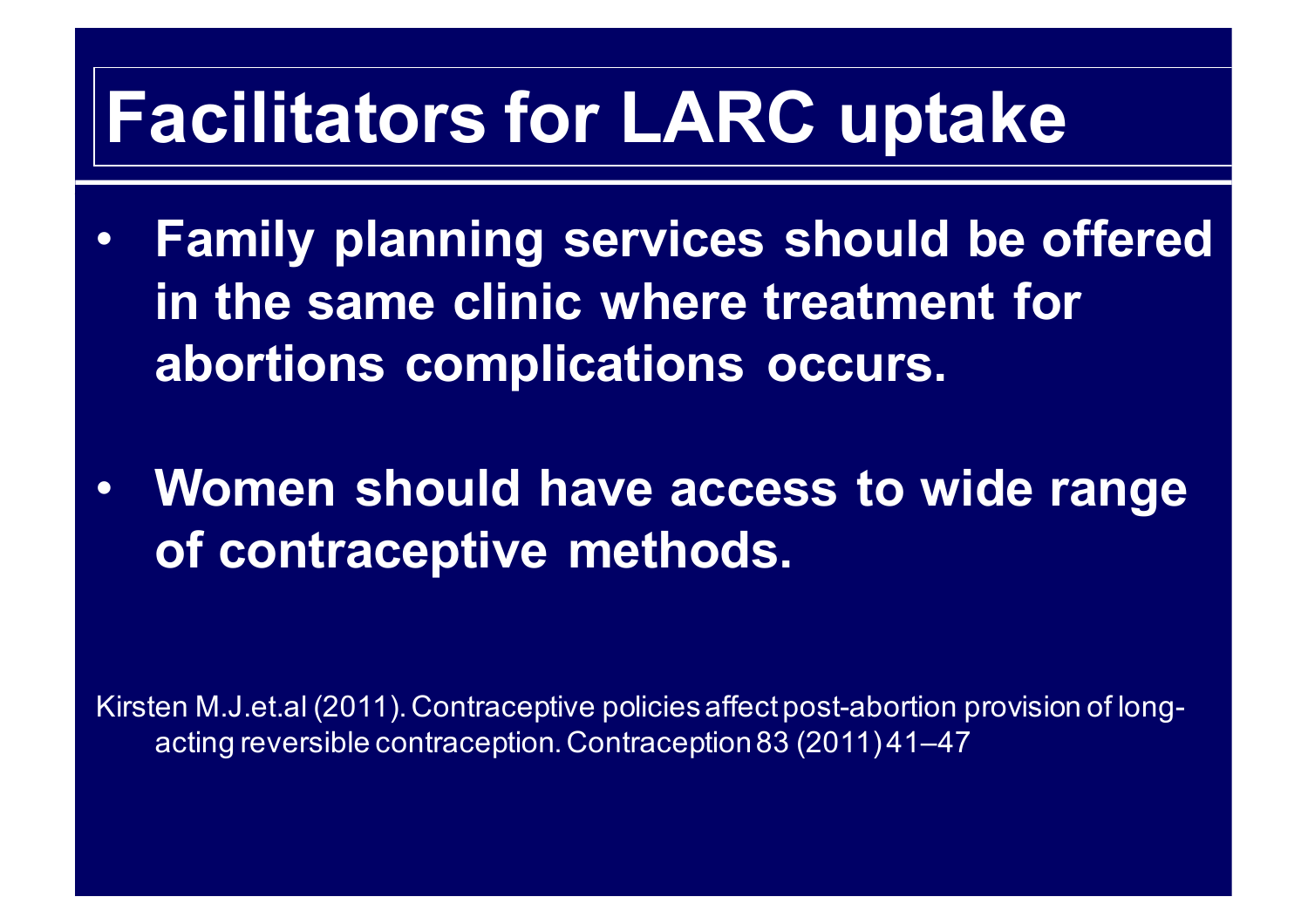# **Facilitators for LARC uptake**

- **Good quality counseling by knowledgeable health workers**
- **Improve skills and knowledge of health care providers**
- **Removal of payments.**

• Kirsten M.J.et.al (2011). Contraceptive policies affect post-abortion provision of long-acting reversible contraception. Contraception 83 (2011) 41–47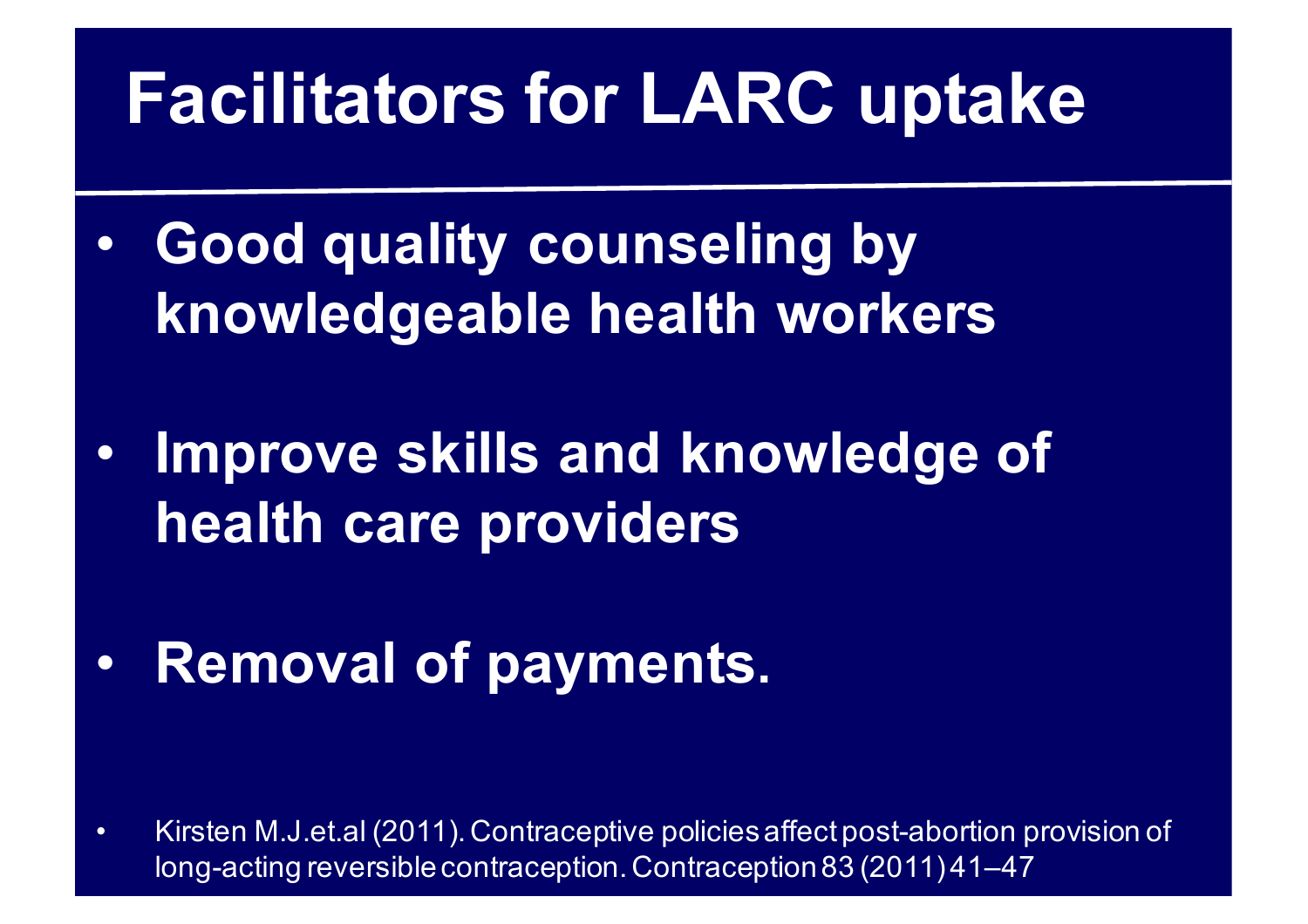#### **Women related barriers:**

•**Lack of awareness of the methods**

•**Health concerns about contraceptive methods, fear of side effects**

•**Belief that they can't conceive immediately after an abortion, ignorance**

•**Lack of partner support/culture**

•**Religious beliefs**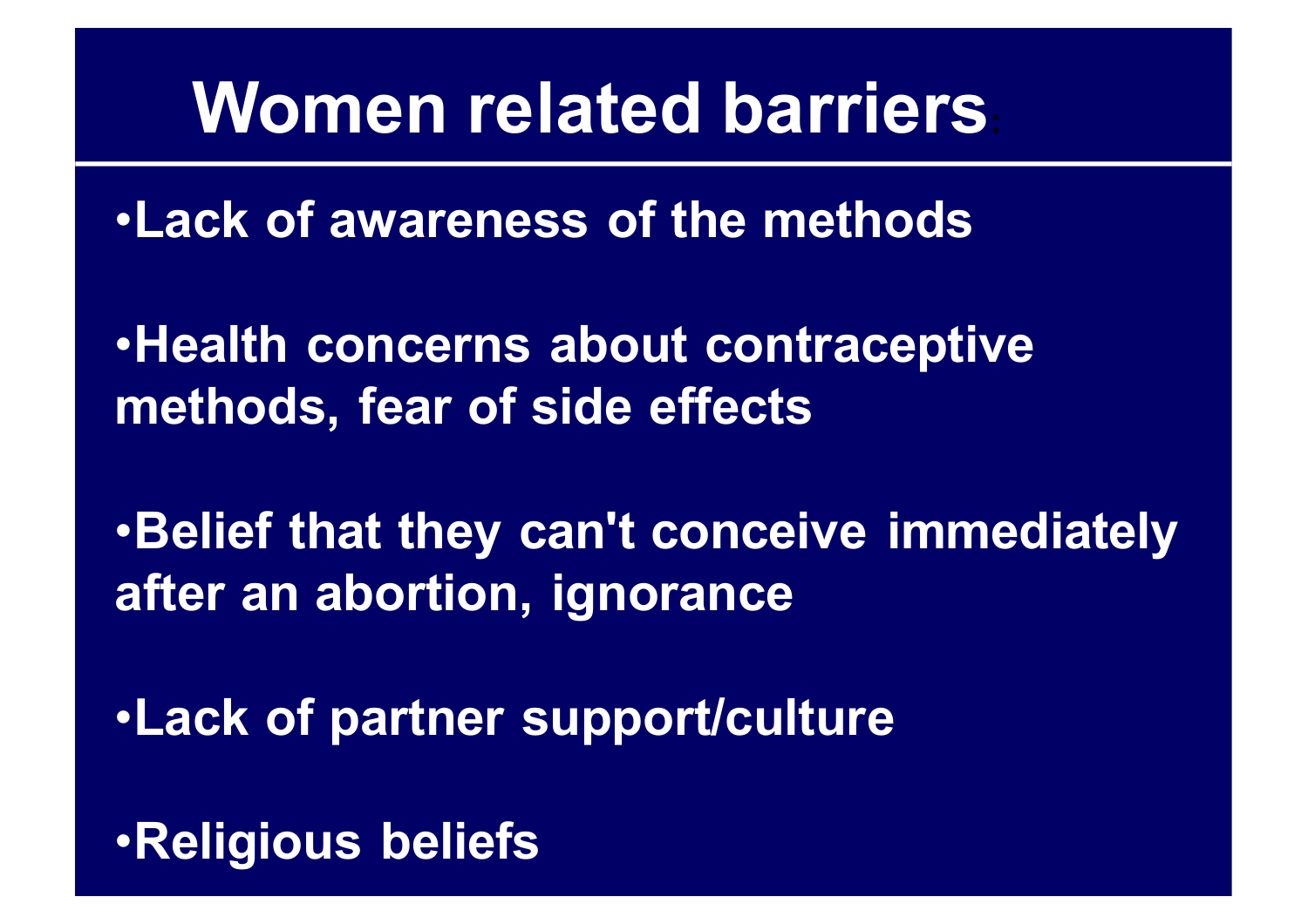## **Barriers to uptake of LARC**

- **Cultural and religious issues**
- **Fear of side effects**
- **Lack of access to family planning services**
- **Family, spouse & peer pressures**

Kirsten M.J.et.al (2011). Contraceptive policies affect post-abortion provision of longacting reversiblecontraception. Contraception 83 (2011) 41–47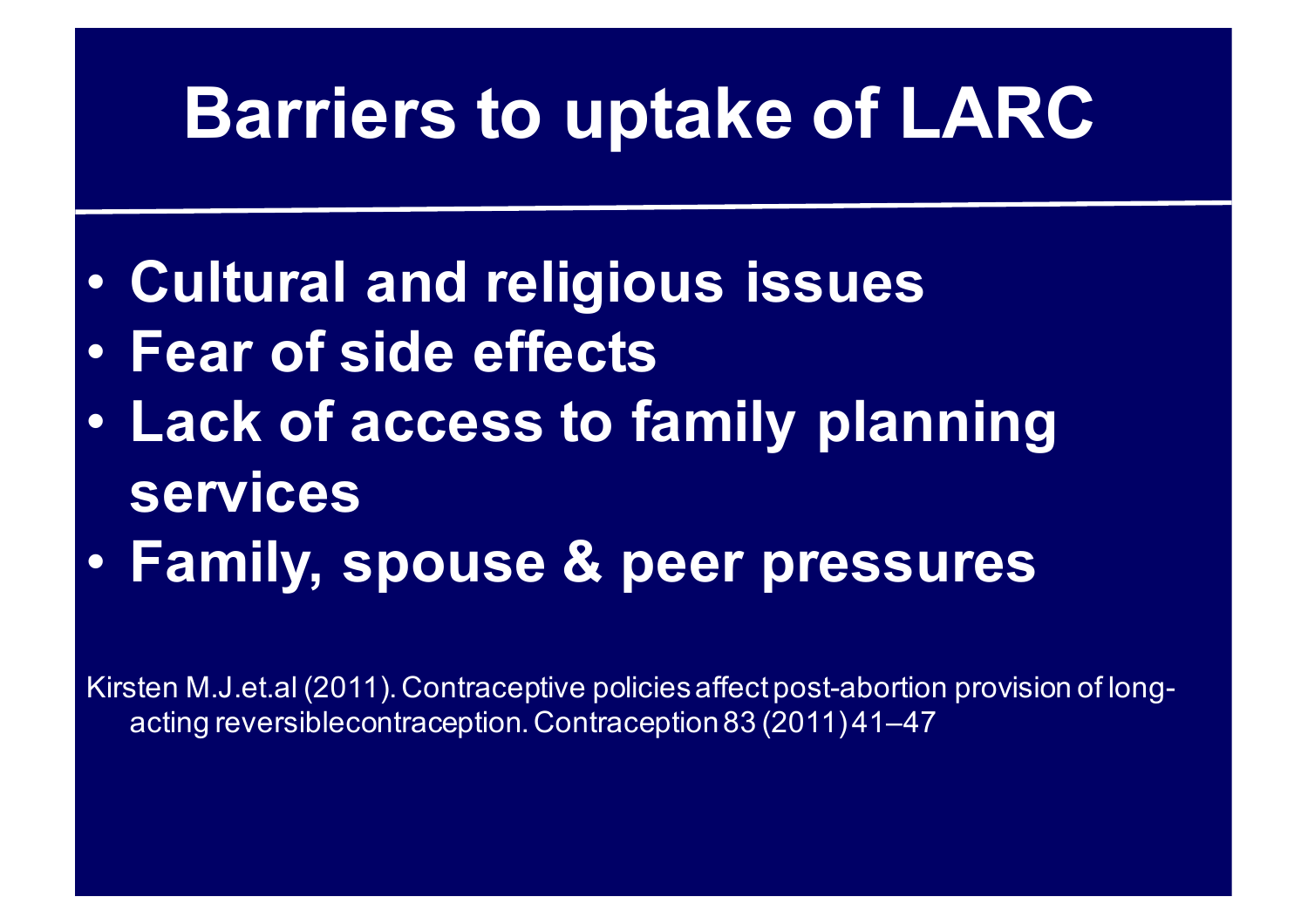# **How to overcome women related barriers**:

•**Educate the community about FP, media, village meetings**

•**Increase male involvement (through educating the community)**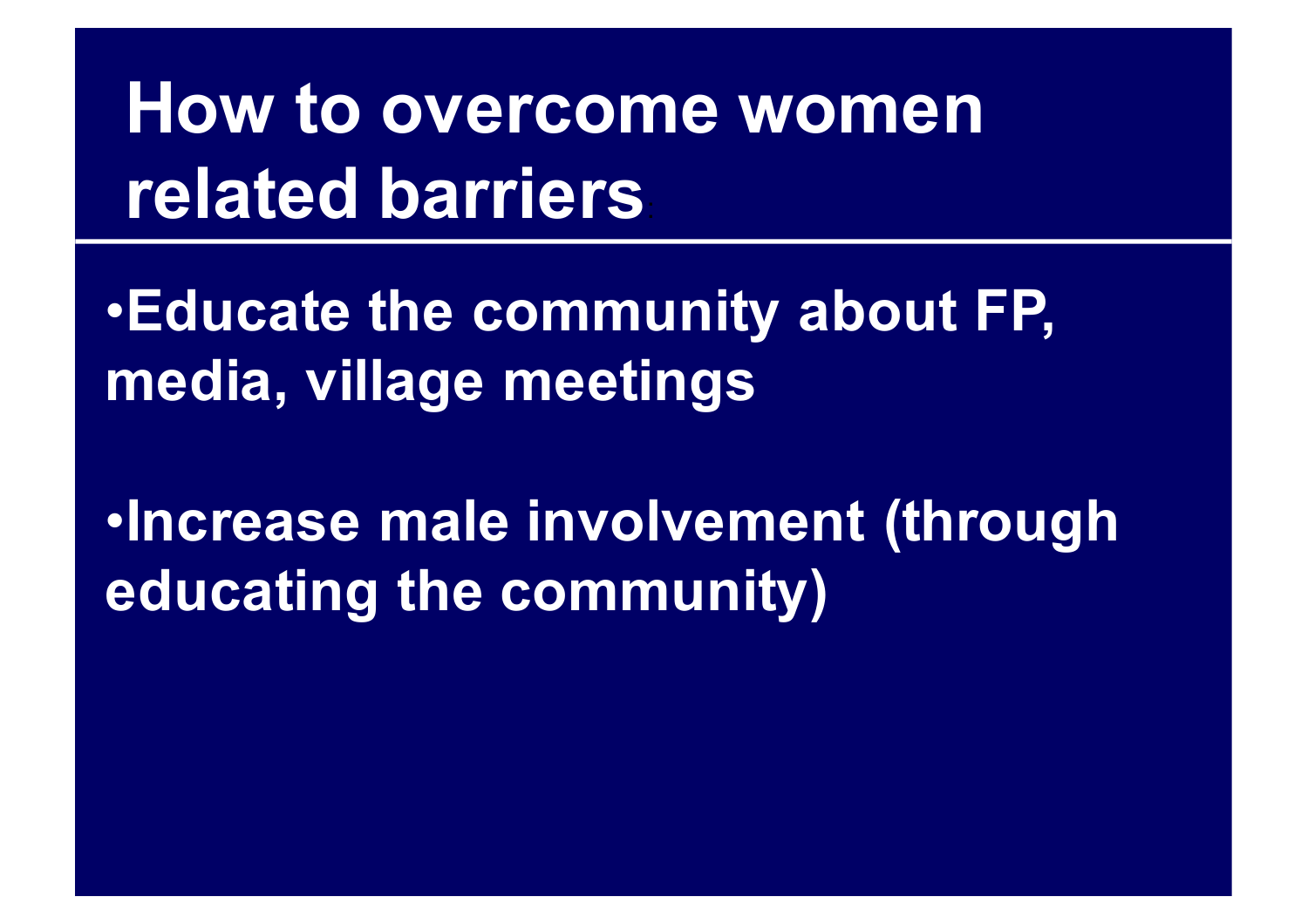#### **Barriers to uptake of LARC**

•**Lack of provider skill & knowledge.** •**Lack of awareness on the part of the women** •**Cost of contraceptives** •**Work load** •**Lack of protocols and guidelines**

Kirsten M.J.et.al (2011). Contraceptive policies affect post-abortion provision of longacting reversible contraception. Contraception 83 (2011) 41–47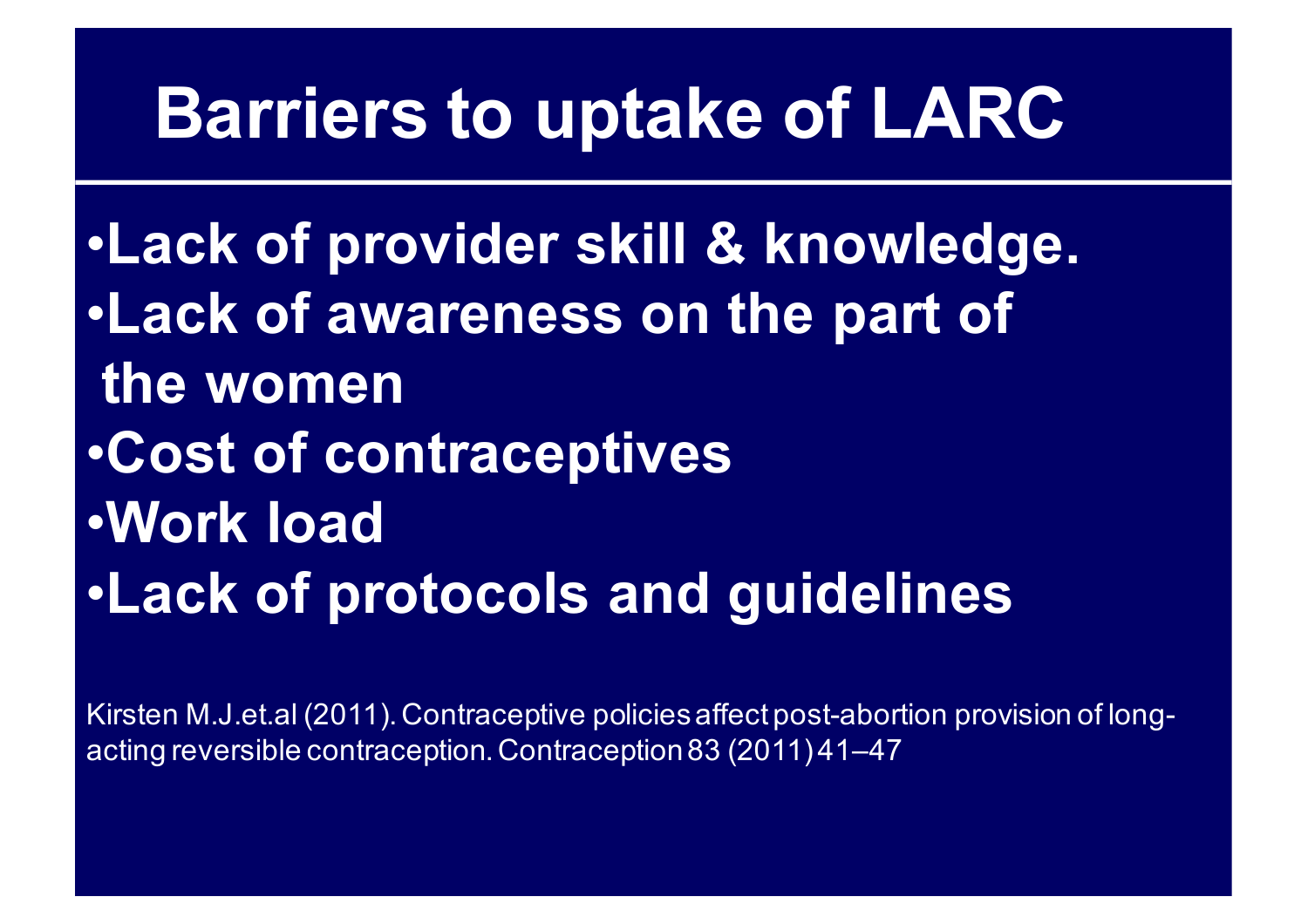# **Providers related barriers**

•**Lack of knowledge and skills on post abortion contraception counseling and provision** •**Lack of provider's skills at the point where PAC is done since most MVAs done by Clinical Officers who may not be very skilled to provide LARC.**  •**No dedicated program for FP- Little training in FP**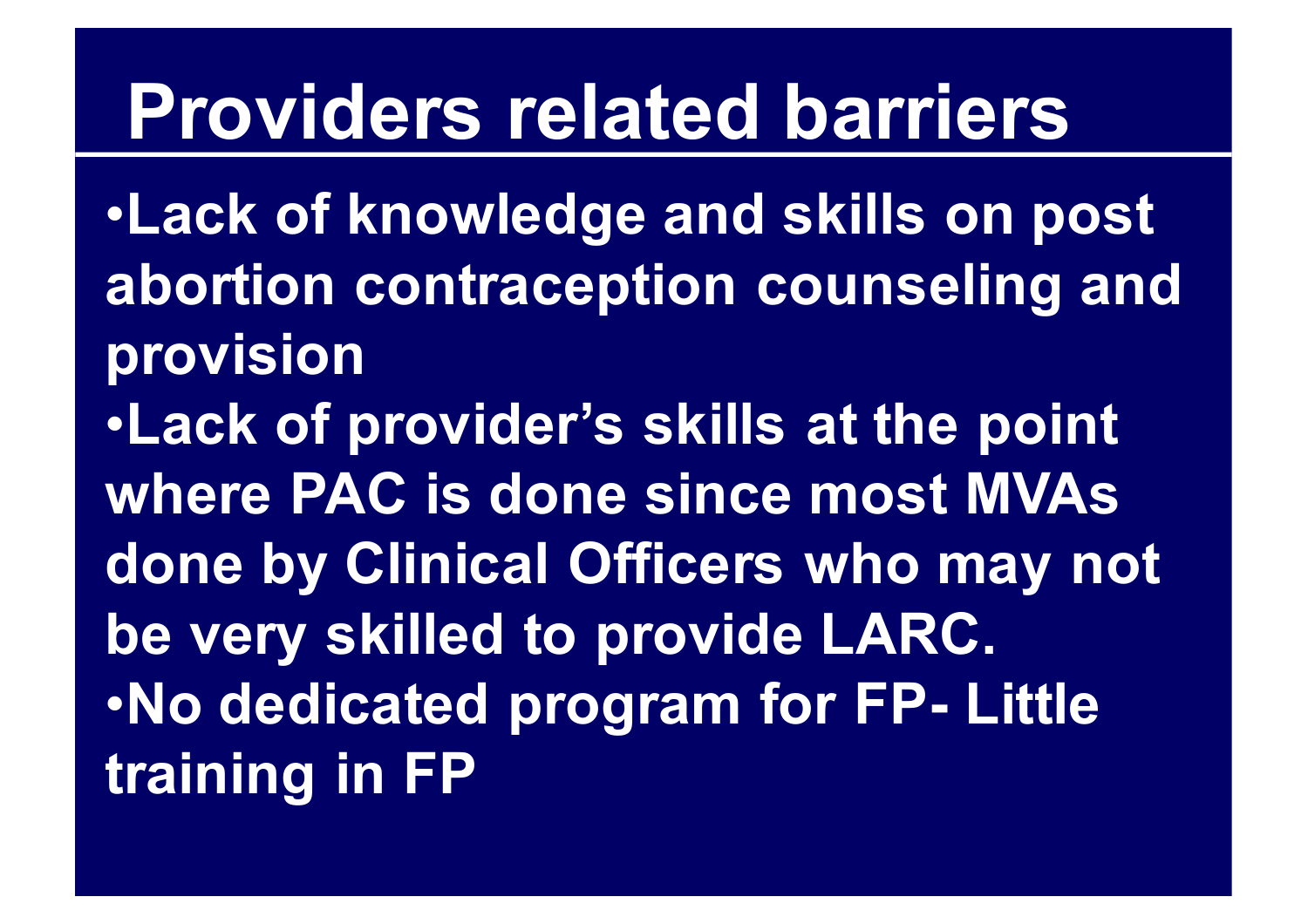# **How to overcome providers related barriers**

**To train the health care providers in charge of MVA in order to increase their knowledge and skills on post abortion contraception**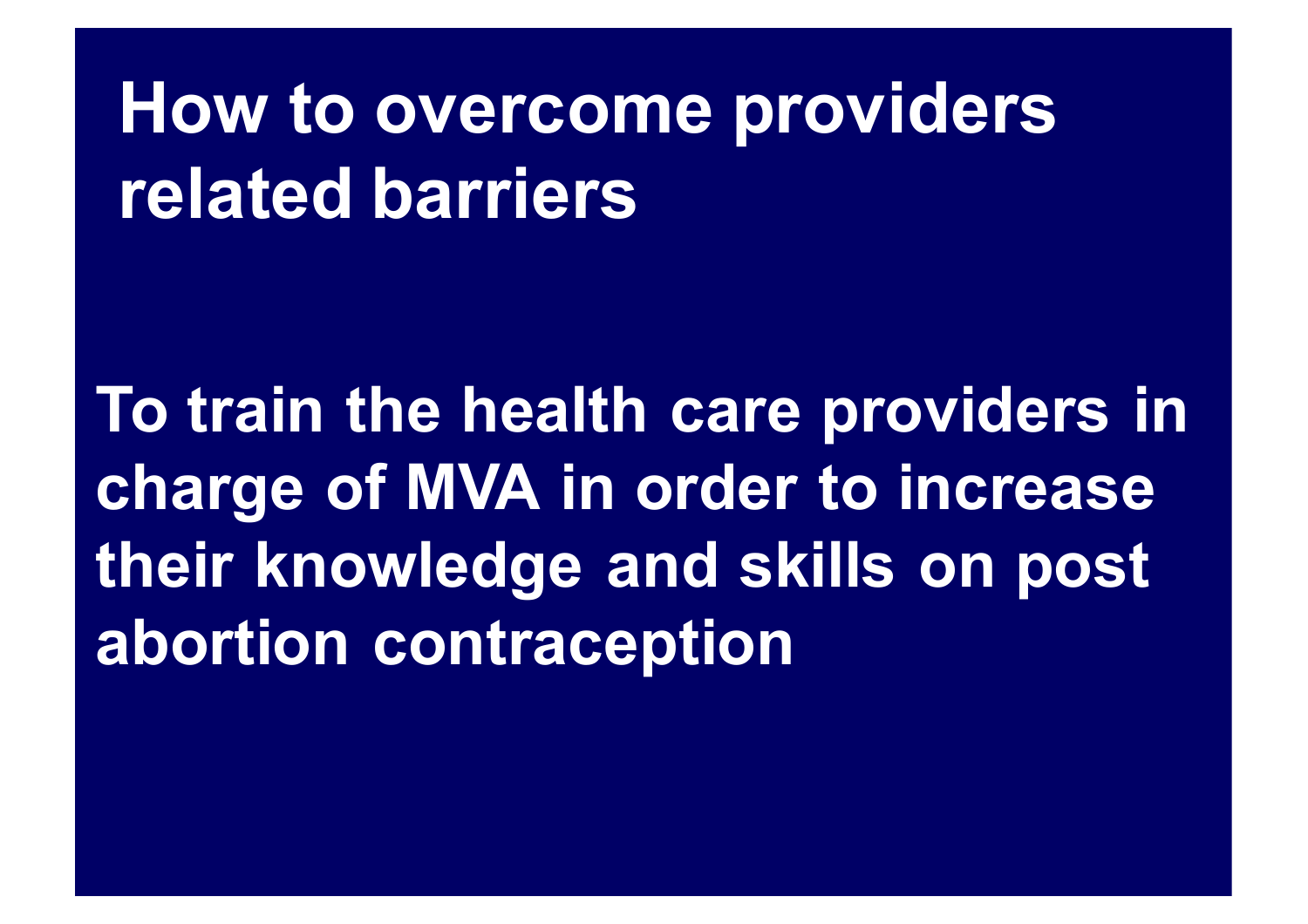# **Hospital system barriers**

•**Religious affiliation: Hospitals supported by the RC church do not allow staff to provide FP**

•**Poor infrastructure: FP methods not available in the same room as MVA services**

•**Stock outs of FP commodities, unsustainable supply, lack of proper logistic of distribution**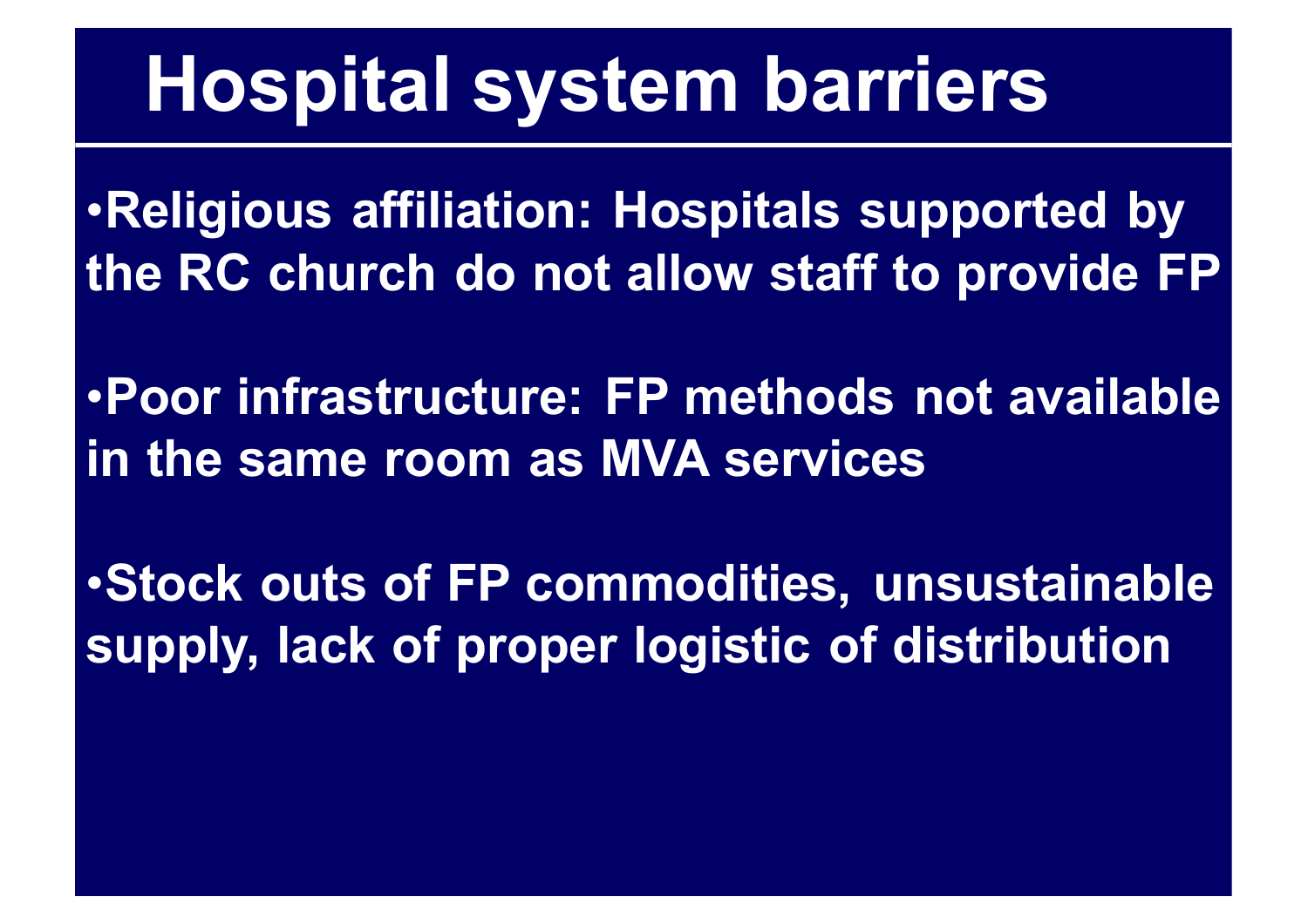# **Hospital system barriers**

•**Emergency gynecology providing MVA usually very busy. Staff time for LARC constrained**

•**Provision of post-abortion contraception seen as less important**

•**No FP services in secondary and tertiary facilities providing abortion services**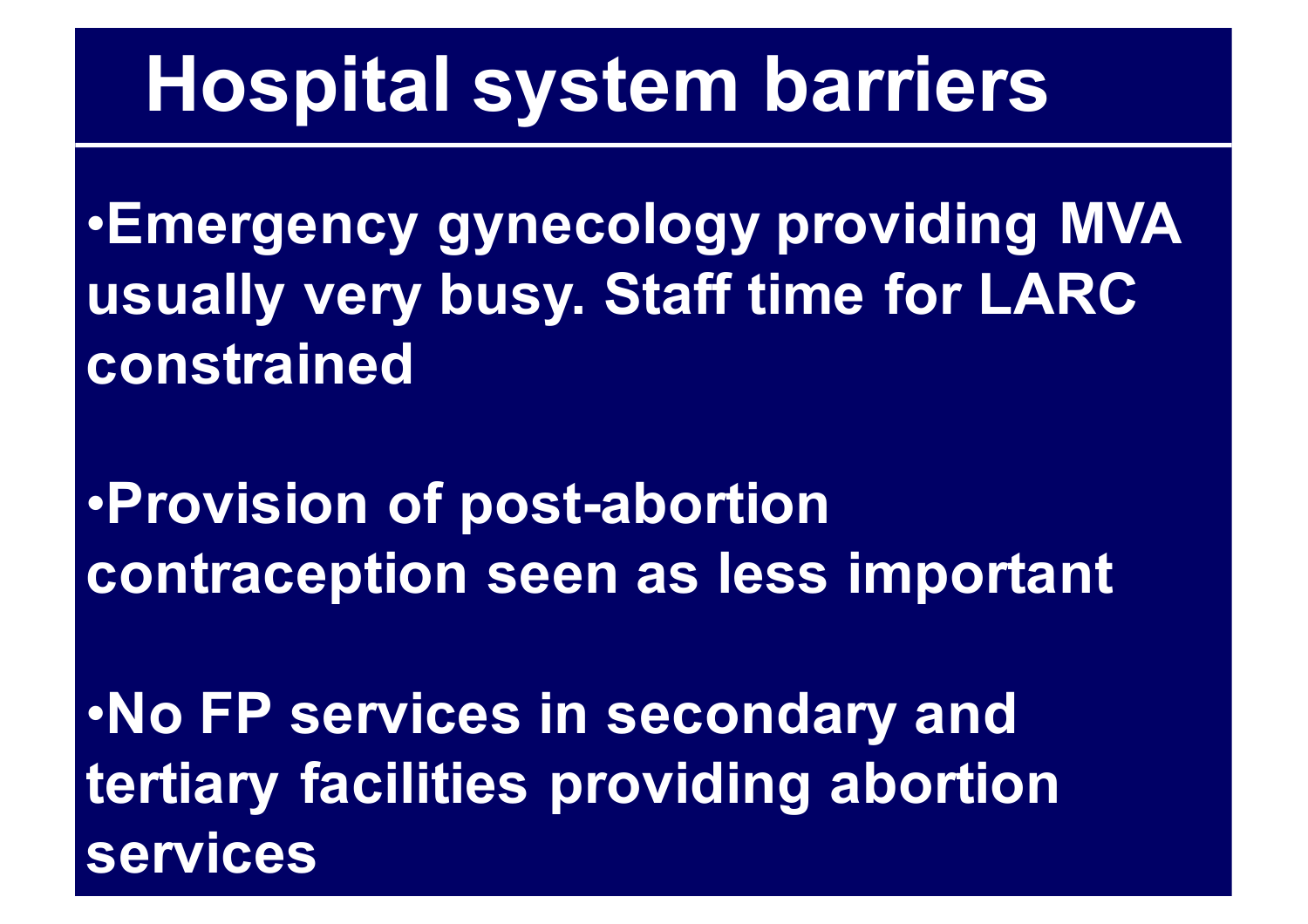# **How to overcome hospital system barriers**

•**Commitment of Government - MoH to ensure purchase of LARC (with external assistance as required ) and logistic of distribution that ensure that LARC are available at site of abortion care**

•**Commitment of Hospital administrators and Head of Department who are educated in the mid and long term benefits of post abortion contraception with LARC**